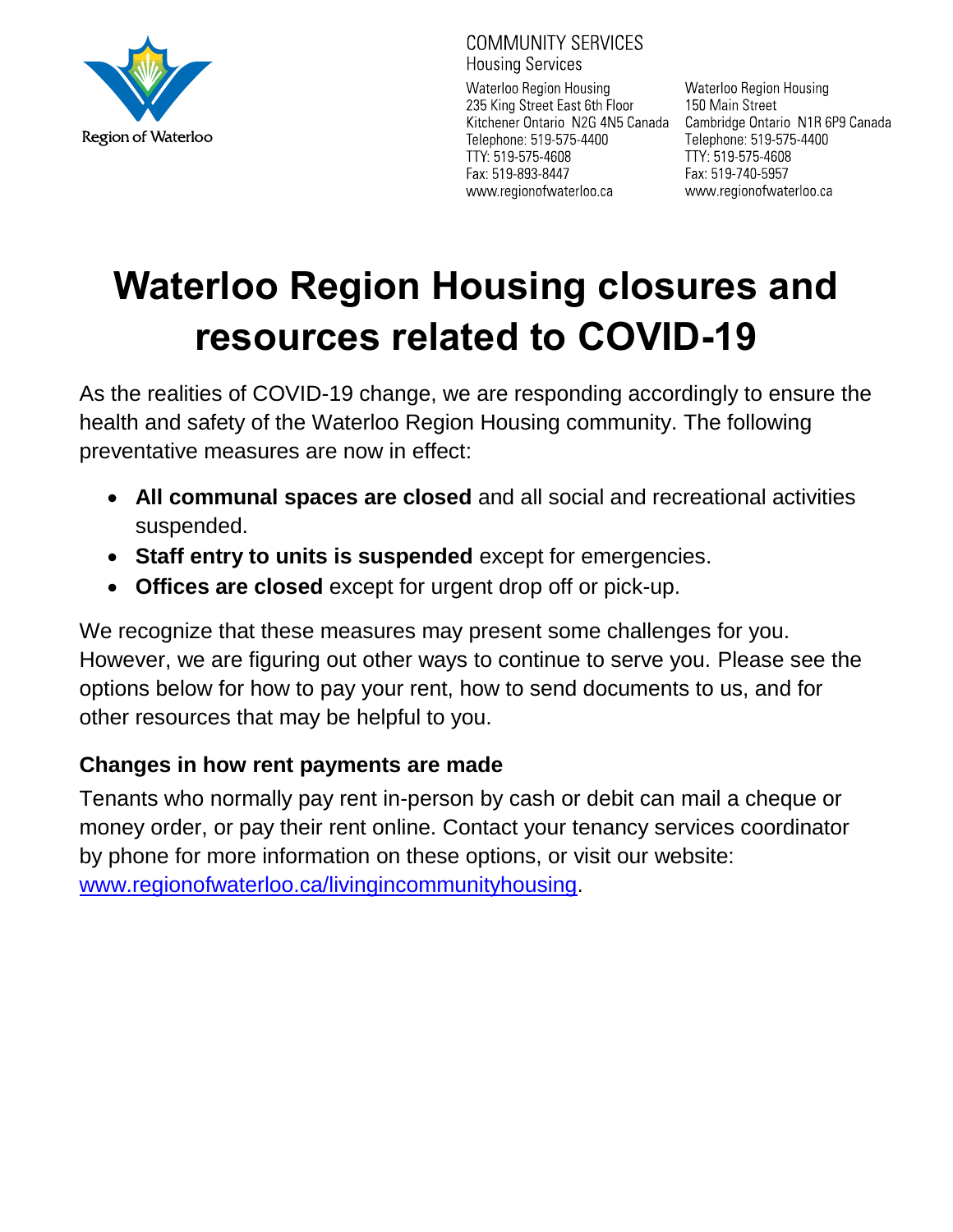

#### **COMMUNITY SERVICES Housing Services**

Waterloo Region Housing 235 King Street East 6th Floor Kitchener Ontario N2G 4N5 Canada Telephone: 519-575-4400 TTY: 519-575-4608 Fax: 519-893-8447 www.regionofwaterloo.ca

**Waterloo Region Housing** 150 Main Street Cambridge Ontario N1R 6P9 Canada Telephone: 519-575-4400 TTY: 519-575-4608 Fax: 519-740-5957 www.regionofwaterloo.ca

#### **Adjustments to rent if your income is reduced**

We understand that many of you have been financially impacted by COVID-19. If your income has changed and you need your rent adjusted, please submit record(s) of employment and/or letter(s) from employers, and your previous month's paystubs for your household. You can email these to your Tenant Services Coordinator or mail them to the following locations:

99 Regina St., Waterloo N2J 4V3 150 Main Street, Cambridge, N1R 6P9 235 King St. E. 6<sup>th</sup> Floor, Kitchener N2G 4N5

## **Tenant Services Coordinators – 519-575-4400**

- Susan Bagshaw [SBagshaw@regionofwaterloo.ca](mailto:SBagshaw@regionofwaterloo.ca) ext. 4070
- Denise Fortier [DFortier@regionofwaterloo.ca](mailto:DFortier@regionofwaterloo.ca) ext. 4045
- Sandy Bernier [SBernier@regionofwaterloo.ca](mailto:SBernier@regionofwaterloo.ca) ext. 7059
- Nancy Wiesel [NWiesel@regionofwaterloo.ca](mailto:NWiesel@regionofwaterloo.ca) ext. 7866
- Michelle Reinhart [MReinhart@regionofwaterloo.ca](mailto:MReinhart@regionofwaterloo.ca) ext. 4053
- Cristina Santos [CSantos@regionofwaterloo.ca](mailto:CSantos@regionofwaterloo.ca) ext. 1224
- Kathy Stahlbaum [KStahlbaum@regionofwaterloo.ca](mailto:KStahlbaum@regionofwaterloo.ca) ext. 1212
- Katrina Halstead [KHalstead@regionofwaterloo.ca](mailto:KHalstead@regionofwaterloo.ca) ext. 1221